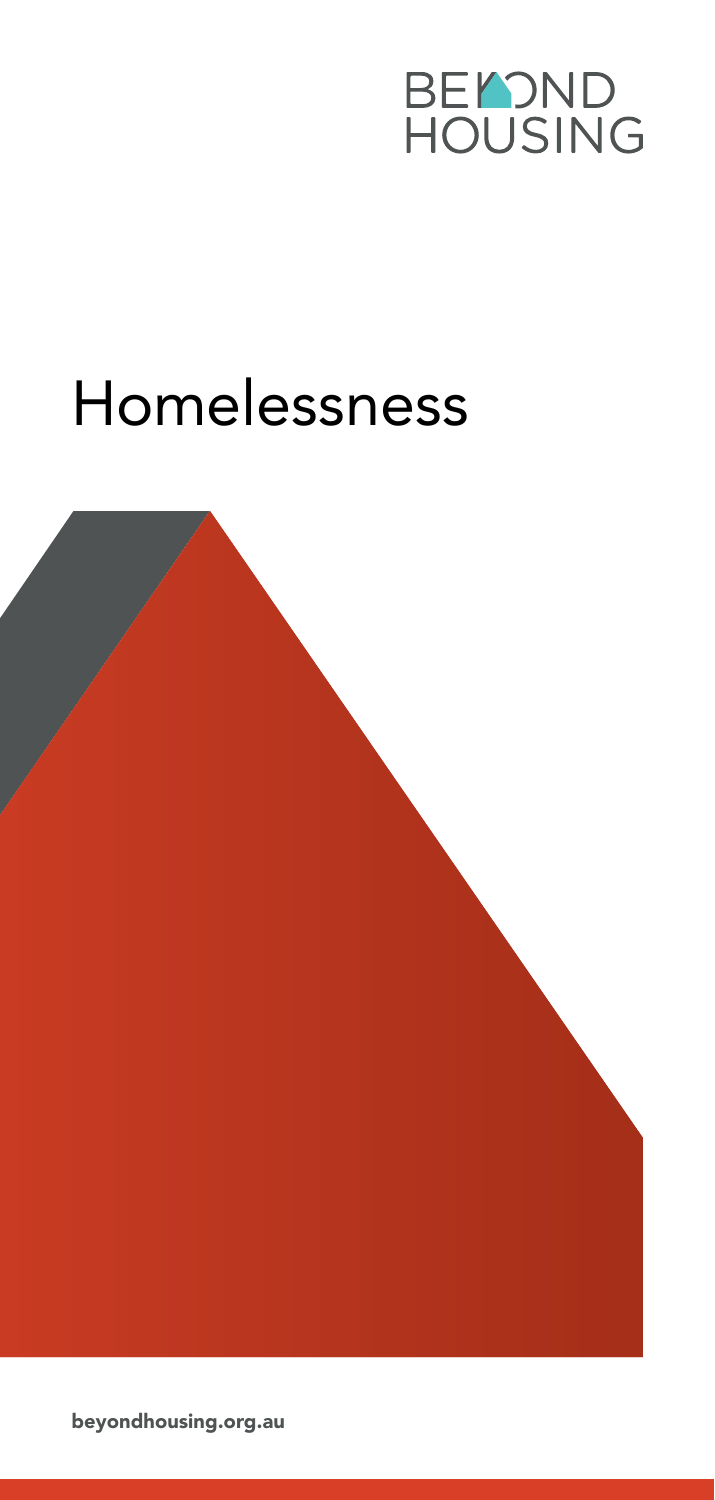# If you don't have anywhere to stay tonight, you can contact any BeyondHousing office and we will see you.

If you need help outside of business hours, call 1800 825 955 and you will be put through to the after hours service.

If you have somewhere to stay in the short term only, contact us and we will make you an appointment within five days.

## Initial Assessment and Planning (IAP)

We can help you with:

- Information and advice
- Accommodation options
- Getting your other immediate needs met, like food etc
- Referral to agencies which can help with support
- Transitional housing options
- Applying for public housing and private rental.

BeyondHousing respects your privacy, your dignity and your culture. We are a Child Safe organisation and all offices are disability accessible. Interpreter services are also available. All services are free of charge.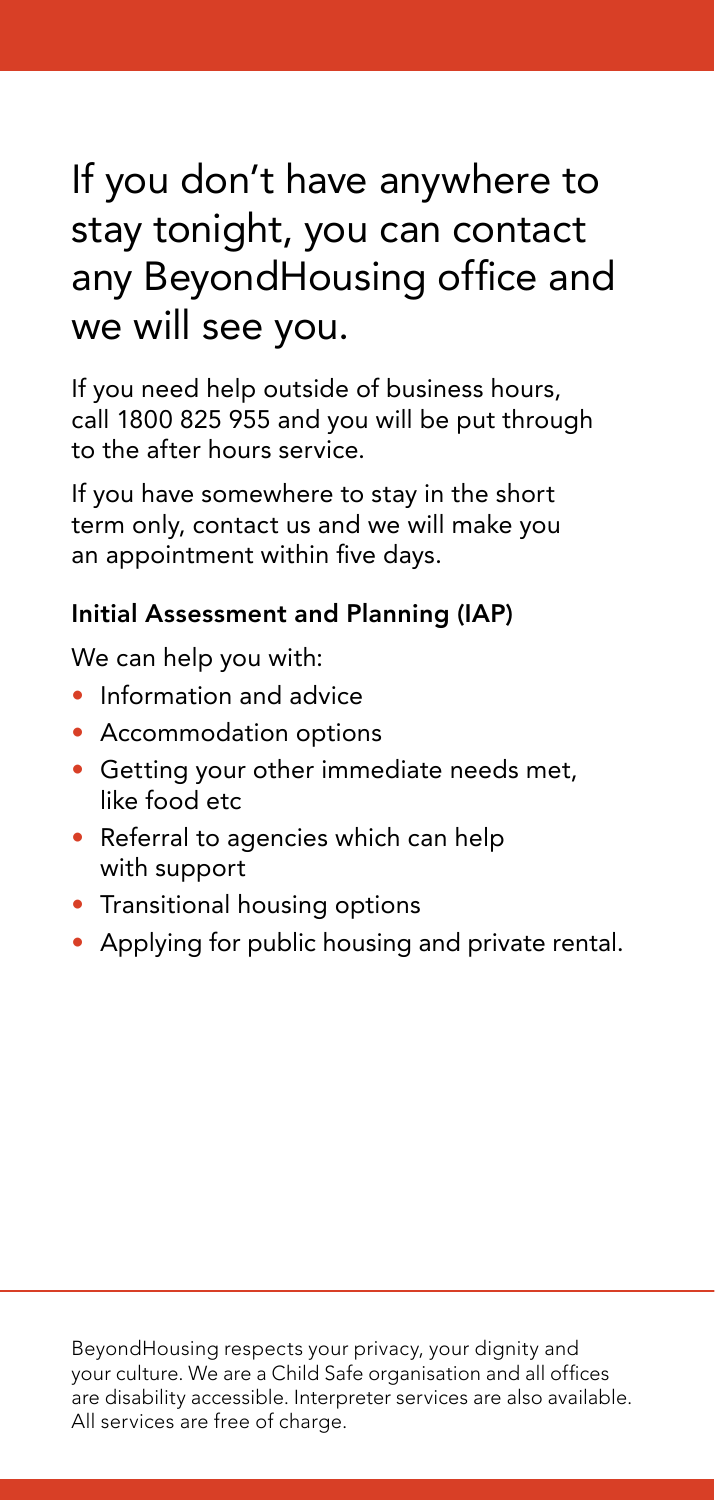## Housing Establishment Fund (HEF)

If you need financial assistance with your housing, we can help you access the Housing Establishment Fund. This can be used for:

- Rent in advance
- Rental arrears
- Crisis Accommodation.

Provision of funds is subject to the HEF guidelines and the availability of resources.

When you see us, we will:

- Complete an assessment with you and let you know what services you are eligible for
- Provide you with information about the options available
- Explain how to access different forms of housing
- Ask you what your housing goals are.